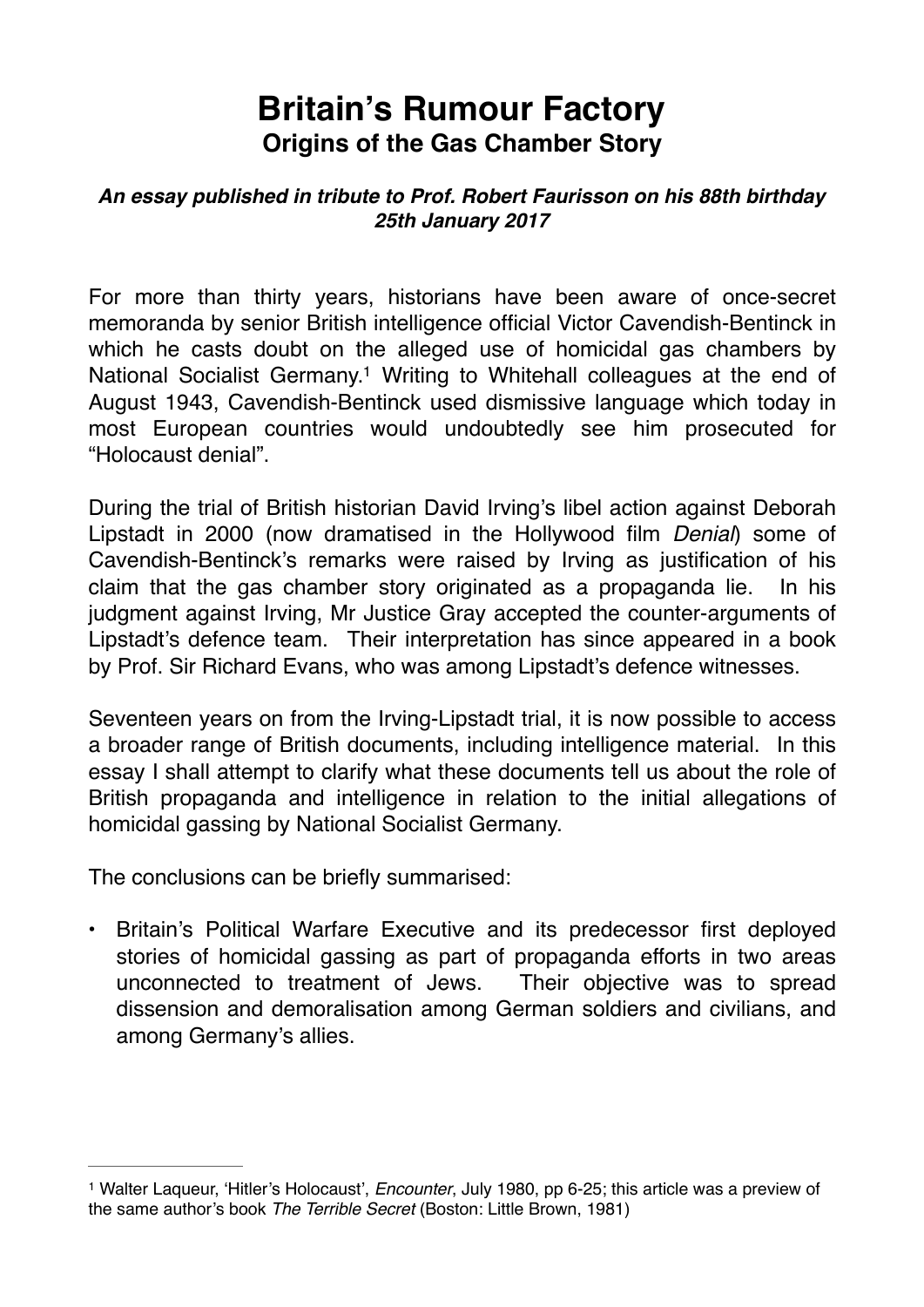<span id="page-1-2"></span>• Partly because they knew of these earlier propagandist initiatives,<sup>[2](#page-1-0)</sup> Victor Cavendish-Bentinck and his British intelligence colleague Roger Allen disbelieved later stories that homicidal gas chambers had been used to murder Poles and Jews. They succeeded in having these allegations removed from the draft of a joint *Anglo-American Declaration on German Crimes in Poland*, published on 30th August 1943.

# *Part I: The first Revisionists?*

In August 1943 Poland's government-in-exile lobbied the British and American governments to issue a public statement condemning "German terror in Poland". Moray McLaren – head of the Polish section of Britain's main propaganda body the Political Warfare Executive (PWE) – advised the Foreign Office "in confidence that, from his contacts with the Poles, he has recently gained the impression that they are becoming seriously worried lest the Germans might shortly succeed in persuading Polish quislings to come forward and even form some kind of puppet government. The present Polish request may possibly have some connexion with such fears.["3](#page-1-1)

<span id="page-1-3"></span>Moreover Britain's own Special Operations Executive (SOE) responsible for organising and supplying Polish underground fighters, reported that German anti-partisan operations were increasingly successful in "affecting their work, in that the cells of the underground resistance movement in the affected areas are to a great extent liquidated, and materials delivered are liable to be discovered. SOE would accordingly welcome any form of deterrent that could be devised."

<span id="page-1-0"></span><sup>&</sup>lt;sup>[2](#page-1-2)</sup> In a footnote to his *Encounter* article (p 15), Laqueur writes that in an October 1979 letter to him, Cavendish-Bentinck "wrote that his pre-War experience of Germany had been limited, and that he therefore disbelieved the atrocity stories in 1942-43. He added that when he visited Auschwitz in late 1945 and reported to the Foreign Office that millions of people had been killed there, it was *still* not believed in the Foreign Office." This is Laqueur's paraphrase: neither in his 1980 article nor his 1981 book does he quote the precise words of Cavendish-Bentinck's letter, nor does he give any reference for Cavendish-Bentinck's claimed 1945 report to the FO from Auschwitz. In 1979-80 all SOE and PWE papers would of course have been closed to researchers, and Cavendish-Bentinck would still have felt bound by the Official Secrets Act, so it would not be surprising for him to have given Laqueur a false rationalisation for his earlier scepticism.

<span id="page-1-1"></span>[<sup>3</sup>](#page-1-3) Foreign Office minute by Denis Allen, 11th August 1943, FO 371/34551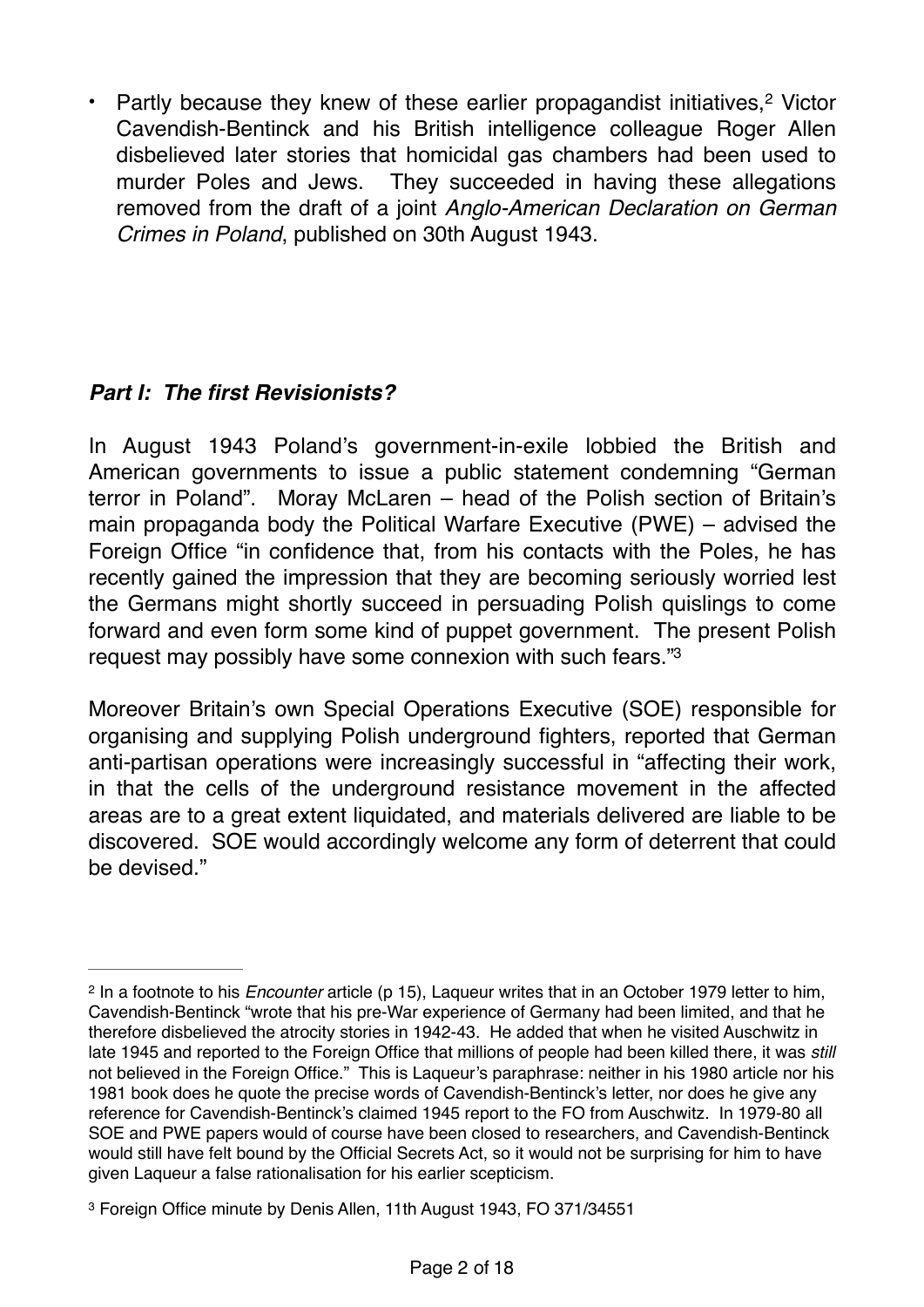Denis Allen of the Foreign Office's Central Department (not to be confused with the unrelated Roger Allen who also figures in this story) suggested that a statement should be issued with "some indication that the actions being carried out by the German authorities in Poland will in some measure be held against Germany as a whole". With the British Parliament in its summer recess and Prime Minister Winston Churchill on his way to Quebec for a secret summit with U.S. President Franklin Roosevelt, the most logical opportunity would be for a joint Anglo-American statement (issued to the press rather than to Parliament).

Allen's department had prepared a draft statement which was discussed with the Poles. This condemned the "brutality" of German anti-partisan operations involving mass deportations in the Lublin area of southeastern Poland. The draft statement (which made no reference to Jews and seemed to relate to Polish civilians) alleged:

"Some children are killed on the spot, others are separated from their parents and either sent to Germany to be brought up as Germans or sold to German settlers or despatched with the women and old men to concentration camps, where they are now being systematically put to death in gas chambers.

"His Majesty's Government re-affirm their resolve to punish the instigators and actual perpetrators of these crimes. They further declare that, so long as such atrocities continue to be committed by the representatives and in the name of Germany, they must be taken into account against the time of the final settlement with Germany. Meanwhile the war against Germany will be prosecuted with the utmost vigour until the barbarous Hitlerite tyranny has been finally overthrown."

By 27th August this draft had been agreed with the Americans and was planned for release three days later: a copy was handed to the Soviets. However at this eleventh hour the intelligence side of Whitehall stepped in.

The Joint Intelligence Committee (JIC) had evolved shortly before the war and stood between the political and military "consumers" of intelligence, and the organisations responsible for obtaining it, including MI6, MI5 and GC&CS (known today as GCHQ). One former JIC chairman describes its role as the "final arbiter of intelligence"[.](#page-2-0)<sup>[4](#page-2-0)</sup> In a phrase which might equally well apply today to historians, its wartime chairman and secretary wrote that the JIC had

<span id="page-2-1"></span><span id="page-2-0"></span>[<sup>4</sup>](#page-2-1) Sir Percy Cradock, *Know Your Enemy: How the Joint Intelligence Committee Saw the World* (London: John Murray, 2002), p 261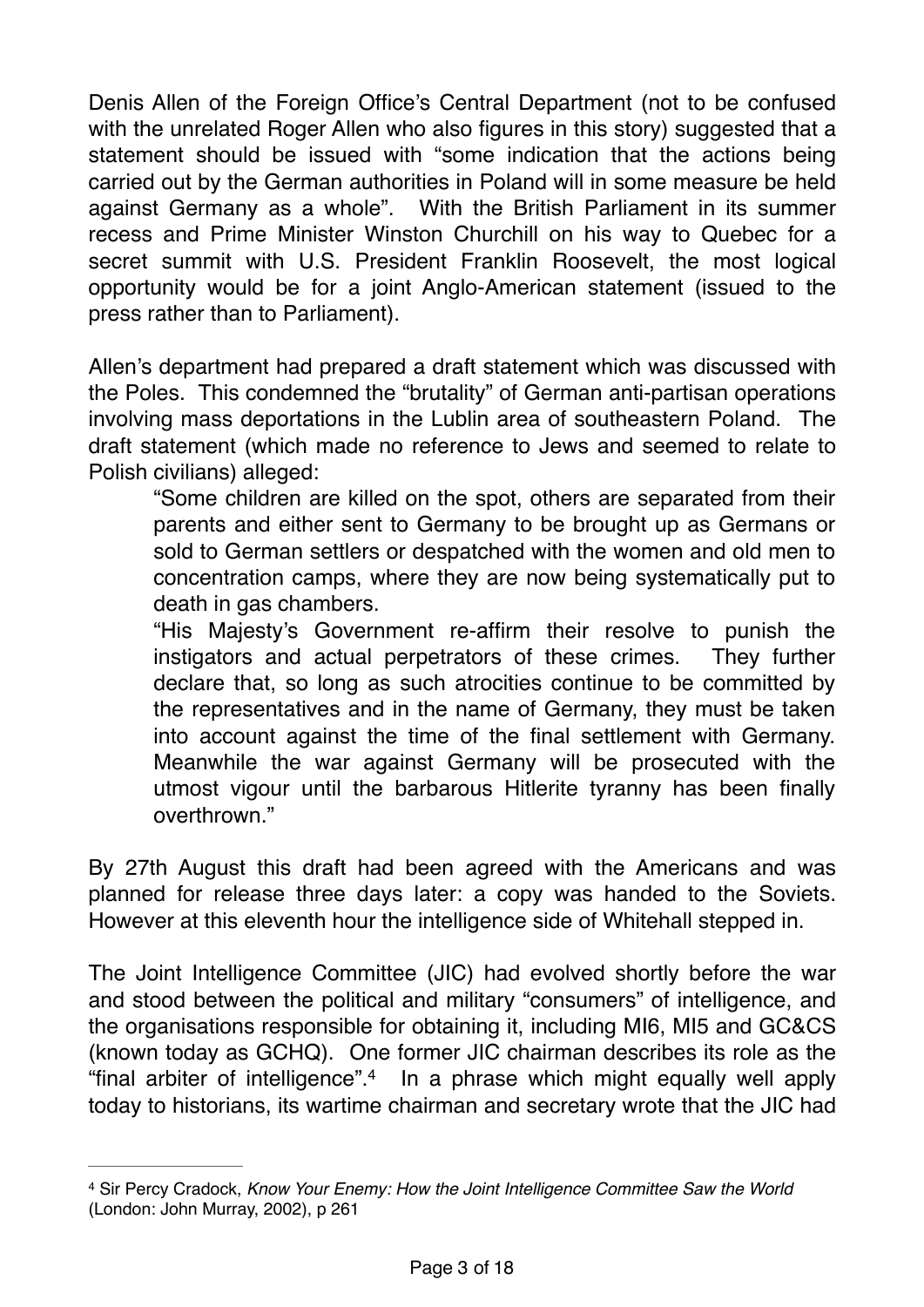an important task in ensuring that information and sources were assessed with critical impartiality:

"…[I]n the Political Departments, e.g. the Foreign Office and Colonial Office, the officials who receive, collate and assess information are also responsible for formulating policy. This is not necessarily a bad thing, but the system does possess a serious weakness. One who is concerned in devising and recommending policy, and in assisting in its execution is likely, however objective he may try to be, to interpret the intelligence he receives in the light of the policy he is pursuing. To correct this possible weakness, it is clearly desirable that some quite objective check be placed on all intelligence received. …We believe that no Department, however experienced and well staffed, has anything to lose by bringing the intelligence directly available to it to the anvil of discussion and appreciation among other workers in the same field."[5](#page-3-0)

<span id="page-3-4"></span>During the war years the JIC was headed by Victor Cavendish-Bentinck,<sup>6</sup> who was also in charge of the Services Liaison Department at the Foreign Office, where his right-hand man was Roger Allen, a pre-war barrister[.7](#page-3-2) (Since its creation in July 1942, Roger Allen had also served as Joint Secretary to the War Cabinet's Committee on the Treatment of War Criminals.<sup>[8](#page-3-3)</sup>) Rather belatedly on 27th August, with the draft statement almost ready for release, Roger Allen raised the alarm, pointing out that the statement seemed to be mainly based on an "aide-mémoire" supplied by the Polish government-in-exile. While he accepted that with regard to deportations of Polish civilians "the general picture painted is pretty true to life", he warned Cavendish-Bentinck:

<span id="page-3-7"></span><span id="page-3-6"></span><span id="page-3-5"></span>"On the other hand, it is of course extremely difficult, if not impossible, for us to check up on specific instances or matters of detail. For this reason I feel a little unhappy about the statement, to be issued on the authority of His Majesty's Government, that Poles 'are now being systematically put to death in gas chambers'."

<span id="page-3-3"></span>[8](#page-3-7) FO 1093/337

<span id="page-3-0"></span>Victor Cavendish-Bentinck and Denis Capel-Dunn, *The Intelligence Machine: Report to the Joint* [5](#page-3-4) *Intelligence Sub-Committee*, 10th January 1945, CAB 163/6

<span id="page-3-1"></span><sup>&</sup>lt;sup>[6](#page-3-5)</sup> His most senior military intelligence colleague Kenneth Strong later wrote of Cavendish-Bentinck: "He had the scepticism that any good Intelligence officer needs, and a mental alertness which usually put him that vital step ahead of the other members of his committee." Maj. Gen. Sir Kenneth Strong, *Men of Intelligence* (London: Cassell, 1970), p 118.

<span id="page-3-2"></span><sup>&</sup>lt;sup>[7](#page-3-6)</sup> Roger Allen should not be confused with his namesake Denis Allen, mentioned above.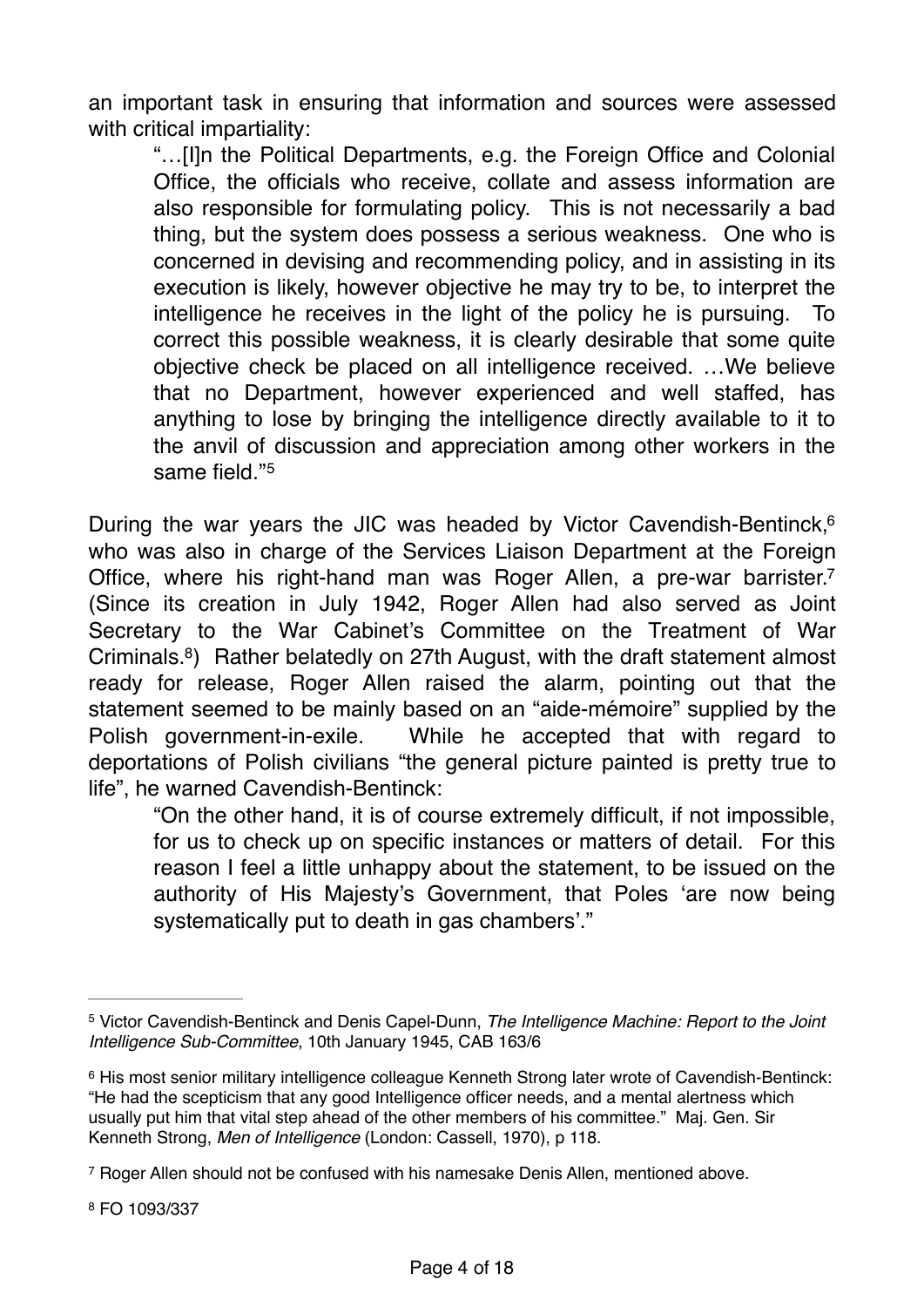The "gas chambers" reference seemed to be based on two references in the Polish aide-mémoire's appendix, both supposedly drawn from telegrams sent from Poland on 17th July 1943.

The first telegram stated, in relation to deportees sent to the Majdanek camp: "Commander-in-Chief armed forces Lublin district informed me that he had evidence that some of these people are being murdered in gas cells there."

By "commander-in-chief" this telegram presumably meant the district commander of the Polish underground army. The second telegram stated:

"It has been ascertained that on July 2nd and 5th 2 transports made of women, children, and old men, consisting of 30 wagons each, have been liquidated in gas cells."

Roger Allen pointed out to Cavendish-Bentinck:

"It will be observed that the first of these reports gives no indication of the date of the occurrence, or the number of people concerned; the second is silent as to the place and the source.

"It is true that there have been references to the use of gas chambers in other reports; but these references have usually, if not always, been equally vague, and since they have concerned the extermination of Jews, have usually emanated from Jewish sources.

"Personally, I have never really understood the advantage of the gas chamber over the simpler machine gun, or the equally simple starvation method. These stories may or may not be true, but in any event I submit we are putting out a statement on evidence which is far from conclusive, and which we have no means of assessing. However, you may not consider this of sufficient importance to warrant any action."[9](#page-4-0)

Cavendish-Bentinck wasted no time in passing this analysis on later that day to the Foreign Office top brass, adding his own sceptical note:

<span id="page-4-1"></span>"In my opinion it is incorrect to describe Polish information regarding German atrocities as 'trustworthy'. The Poles, and to a far greater extent the Jews, tend to exaggerate German atrocities in order to stoke us up. They seem to have succeeded.

"Mr Allen and myself have both followed German atrocities quite closely. I do not believe that there is any evidence which would be accepted in a Law Court that Polish children have been killed on the spot by Germans when their parents were being deported to work in

<span id="page-4-0"></span>[<sup>9</sup>](#page-4-1) Roger Allen to Victor Cavendish-Bentinck, 27th August 1943, FO 371/34551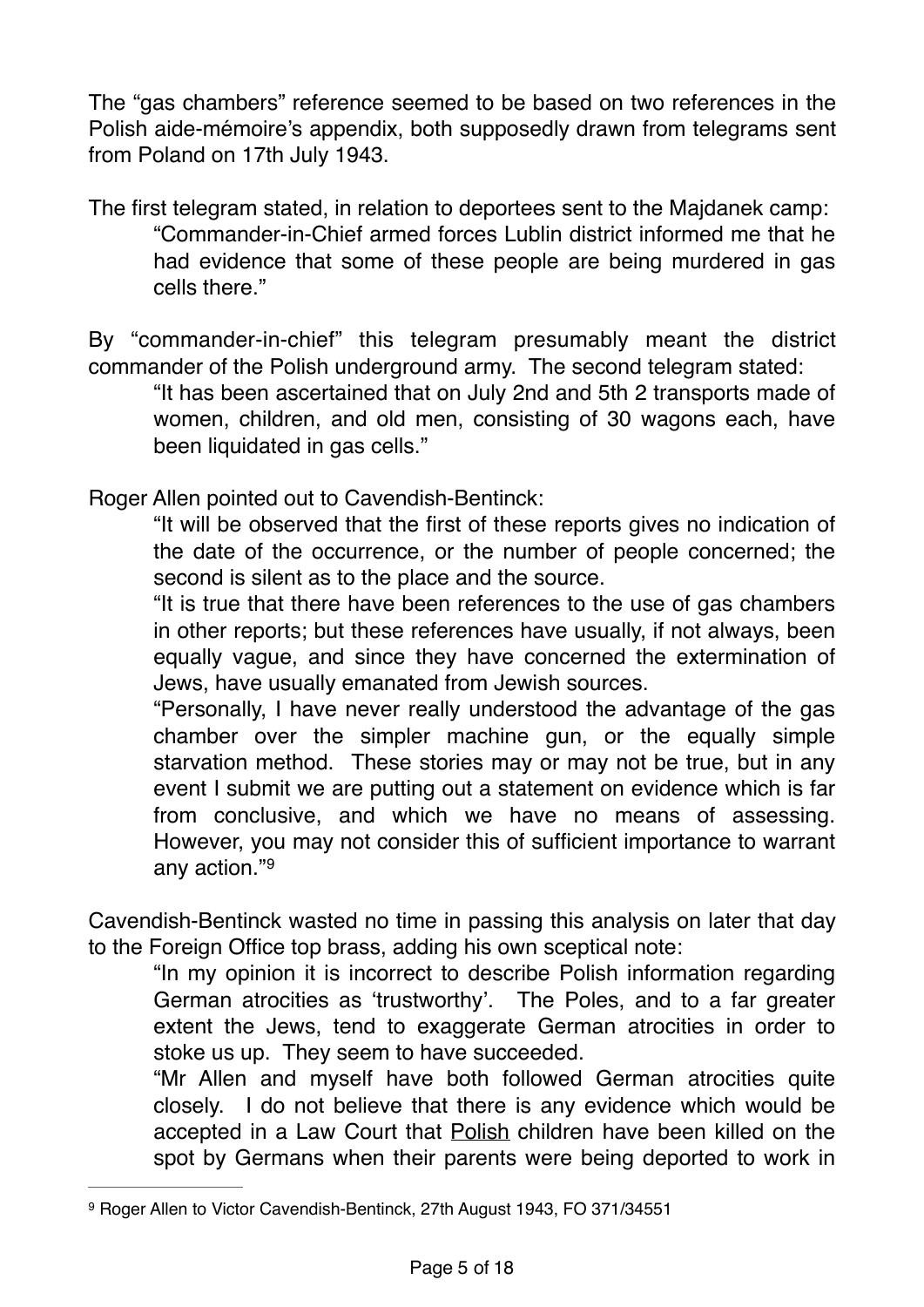Germany, nor that Polish children have been sold to German settlers. As regards putting Poles to death in gas chambers, I do not believe that there is any evidence that this has been done. There have been many stories to this effect, and we have played them up in PWE rumours without believing that they had any foundation. At any rate there is far less evidence than exists for the mass murder of Polish officers by the Russians at Katyn. On the other hand we do know that the Germans are out to destroy Jews of any age unless they are fit for manual labour.

"I think that we weaken our case against the Germans by publicly giving credence to atrocity stories for which we have no evidence. These mass executions in gas chambers remind me of the stories of employment of human corpses during the last war for the manufacture of fat, which was a grotesque lie and led to the true stories of German atrocities being brushed aside as being mere propaganda.

"I am very sad to see that we must needs ape the Russians and talk about 'Hitlerite' instead of 'German'."

Cavendish-Bentinck added a handwritten note to William Strang, who as an Assistant Under-Secretary was joint-third in the Foreign Office hierarchy:

<span id="page-5-2"></span>"I daresay that my minute is too late to be of use but I feel certain that we are making a mistake in publicly giving credence to this gas chambers story.["10](#page-5-0)

In fact he was not too late: Cavendish-Bentinck and Allen became in effect the first successful Holocaust revisionists. Central Department's first response was: "it seems too late to make substantial changes. But we could telegraph to Washington and Moscow."

At 9.05 p.m. that evening a "Most Immediate" telegram was despatched (marked "of particular secrecy and should be retained by the authorised recipient and not passed on"):

"On further reflection we are not convinced that evidence regarding use of gas chambers is substantial enough to justify inclusion in a public declaration …and would prefer if United States Government agree, that sentence in question should end at 'concentration camps'.

<span id="page-5-3"></span><sup>&</sup>quot;Please telegraph United States Government's views urgently."[11](#page-5-1)

<span id="page-5-0"></span>[<sup>10</sup>](#page-5-2) Victor Cavendish-Bentinck to William Strang, 27th August 1943, FO 371/34551

<span id="page-5-1"></span>[<sup>11</sup>](#page-5-3) Foreign Office to Washington, Telegram No. 5741, 27th August 1943, FO 371/34551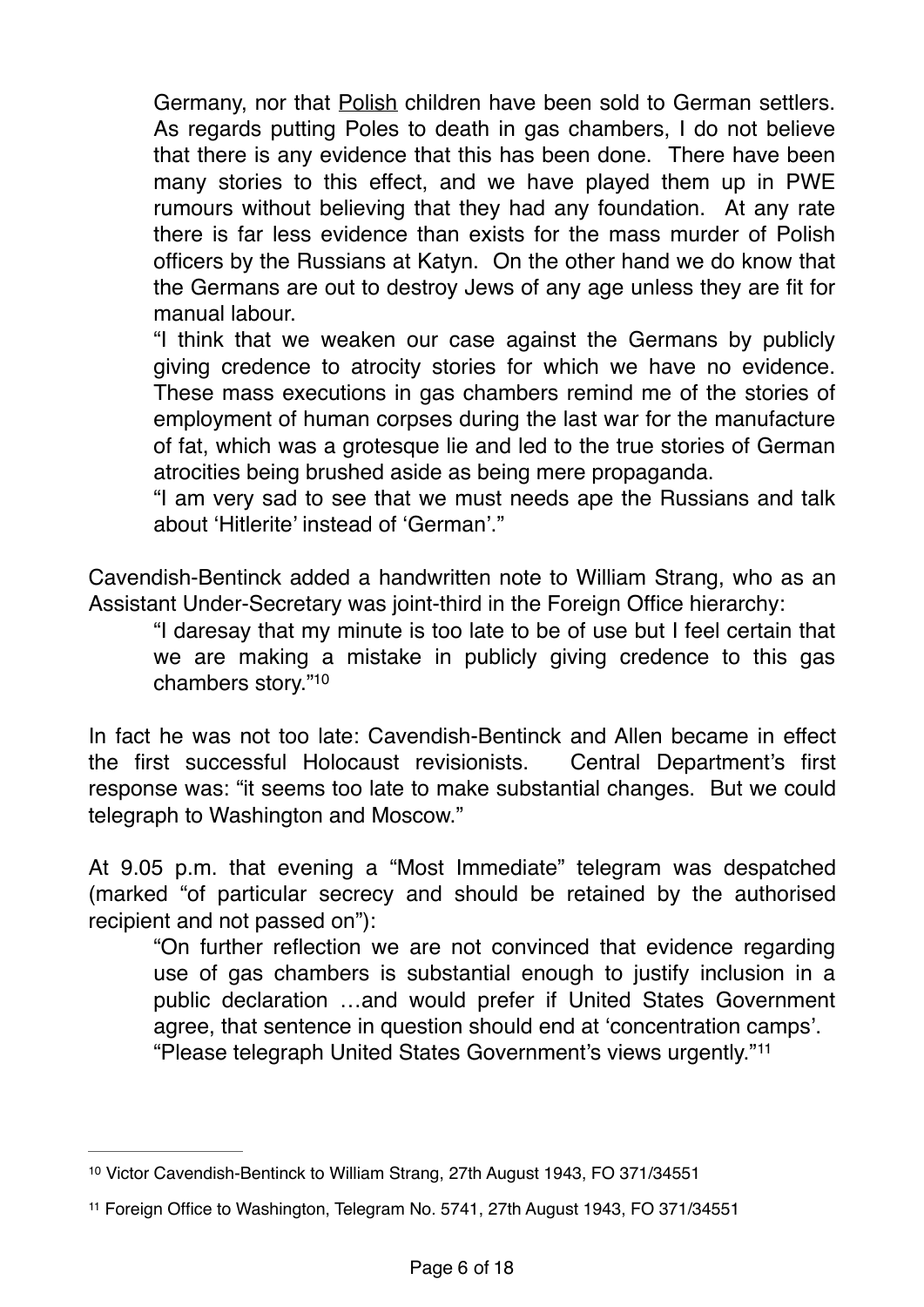Similar telegrams were sent to the Prime Ministers of the Dominions (Canada, Australia, New Zealand and South Africa) retracting the earlier reference to "gas chambers".

The Americans agreed to the changes. Secretary of State Cordell Hull duly notified his Ambassador in Moscow:

<span id="page-6-3"></span>"At the suggestion of the British Government which says there is insufficient evidence to justify the statement regarding execution in gas chambers, it has been agreed to eliminate the last phrase."[12](#page-6-0)

The words "where they are now being systematically put to death in gas chambers" were removed from the statement before it was published simultaneously in London and Washington.<sup>13</sup>

David Irving's critics have sought to interpret this episode in their own way. Prof. Sir Richard Evans writes in his account of the Irving-Lipstadt libel trial:

<span id="page-6-5"></span><span id="page-6-4"></span>"There was no evidence here or anywhere else, indeed, that the British Political Warfare Executive had invented the story of the gas chambers: they had on the contrary received a report from people with contacts in Central Europe about them. Nor was there any evidence that the Foreign Office considered reports of gassings to be a lie; they were simply unsure about them. Moreover, their real doubts related to claims that *Poles* were being gassed. Even Cavendish-Bentinck agreed that the Germans were 'out to destroy the Jews of any age unless they are fit for manual labour.'"[14](#page-6-2)

Even when Prof. Evans wrote this fifteen years ago, it was clear that Cavendish-Bentinck had been sceptical about the existence of homicidal gas chambers, rather than (as Prof. Evans suggests) merely doubting that they had been used to gas Poles in addition to Jews. As for the role of PWE, the Cavendish-Bentinck minute suggests that they had (at least at some stage) exaggerated (if not actually invented) gas chamber stories. For confirmation of this, we must turn to the PWE's own files from earlier in the war.

<span id="page-6-0"></span><sup>&</sup>lt;sup>[12](#page-6-3)</sup> Cordell Hull (Secretary of State) to William Harrison Standley (U.S. Ambassador, Moscow), 30th August 1943, *Foreign Relations of the United States: Diplomatic Papers, 1943, General, Vol. 1* (Washington, DC: U.S. Government Printing Office, 1963), pp 416-417

<span id="page-6-1"></span>[<sup>13</sup>](#page-6-4) 'German Crimes in Poland: A British Warning', *The Times*, 30th August 1943, p 4

<span id="page-6-2"></span>[<sup>14</sup>](#page-6-5) Richard Evans, *Lying About Hitler* (New York: Basic Books, 2002), p 131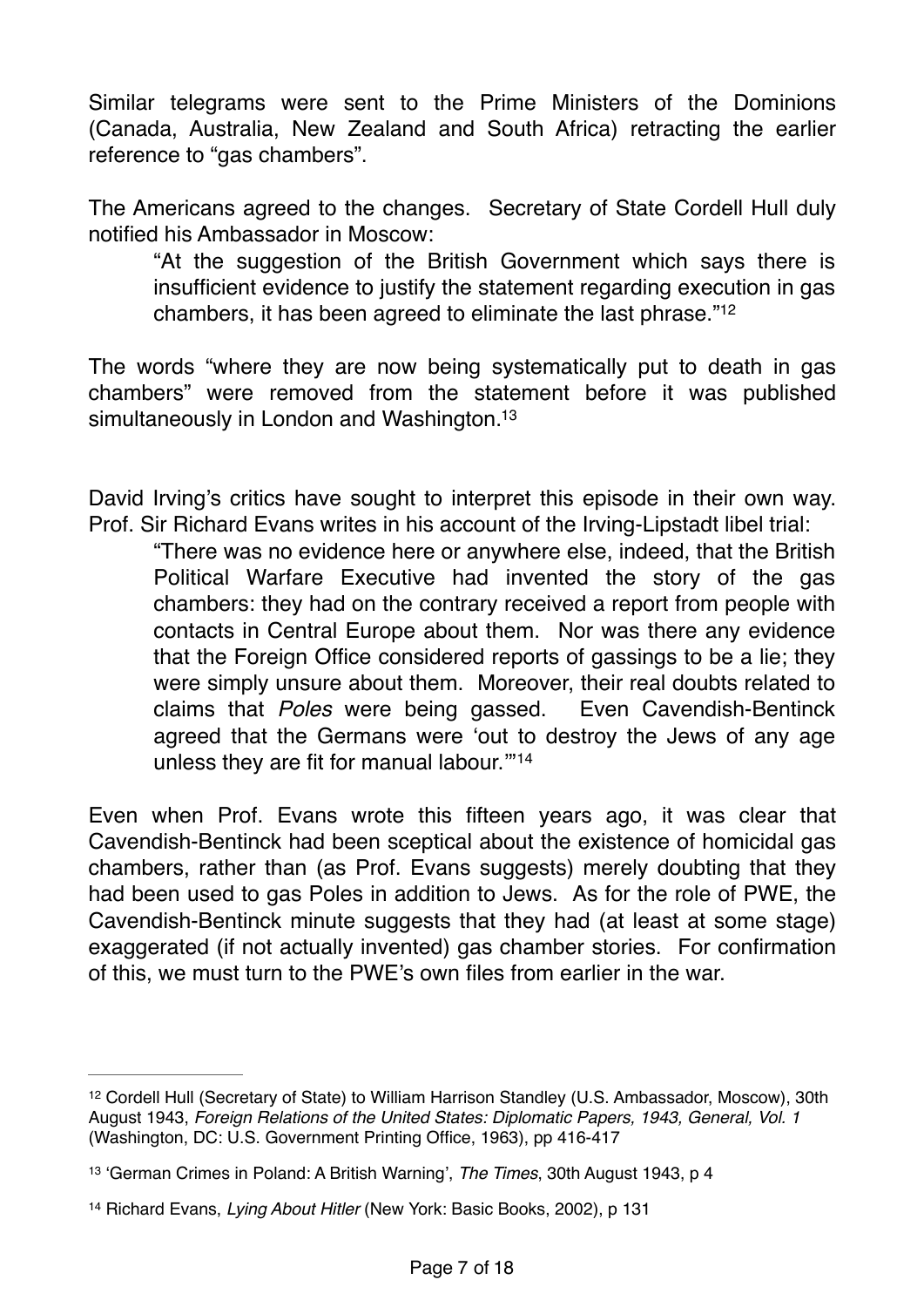## *Part II: Whispers of Gas*

In his judgment against David Irving in 2002, Mr Justice Gray ignored or misinterpreted Cavendish-Bentinck's words. Gray wrote:

<span id="page-7-2"></span>"As to whether the British disbelieved the [gas chambers] story, the only evidence to which Irving was able to point was the note made by Cavendish-Bentinck that there was no evidence to support the claim. That appears to me to be far cry from disbelieving the story.["15](#page-7-0)

As shown above, Cavendish-Bentinck had gone much further than pointing out the absence of evidence. He had compared these latest "atrocity stories" to a "grotesque lie" perpetrated against Germany during the First World War, and had suggested to a senior colleague that Britain should not be "publicly giving credence to this gas chambers story". How on earth could Mr Justice Gray interpret this as meaning anything else but that Cavendish-Bentinck (at any rate in August 1943) disbelieved the story!

Mr Justice Gray's judgment went on:

"As to whether British Intelligence made propaganda use of the story, the evidence produced by Irving extended no further than secondhand accounts of BBC broadcasts about the gassing. There was no indication that British intelligence played any part in these broadcasts. In my judgment the evidence does not support the claim made by Irving."

In fairness to the judge, it is only now becoming possible to trace the detailed history of British propaganda and homicidal gassing stories. Part of the problem is that in the early years of the Second World War, Britain's propaganda machinery was a tangle of bureaucratic and factional infighting. A year before the outbreak of war, an official Department of Propaganda in Enemy Countries was set up at Electra House, the London headquarters of the Cable & Wireless telegraph company. Around the same time MI6 created Section D (based at St Ermin's Hotel near St James's Park) to study and prepare methods of unconventional warfare, including propaganda[.16](#page-7-1)

<span id="page-7-3"></span>In July 1940 Section D became part of the new Special Operations Executive, which for a while took over Electra House's operations as part of its own propaganda section known as SO1, based after November 1940 at Woburn

<span id="page-7-0"></span><sup>&</sup>lt;sup>[15](#page-7-2)</sup> Irving v. Penguin Books Limited, Deborah E. Lipstadt [2000] EWHC QB 115 (11th April, 2000)

<span id="page-7-1"></span>[<sup>16</sup>](#page-7-3) M.R.D. Foot, *SOE in France* (Abingdon: Frank Cass, 2004), p 4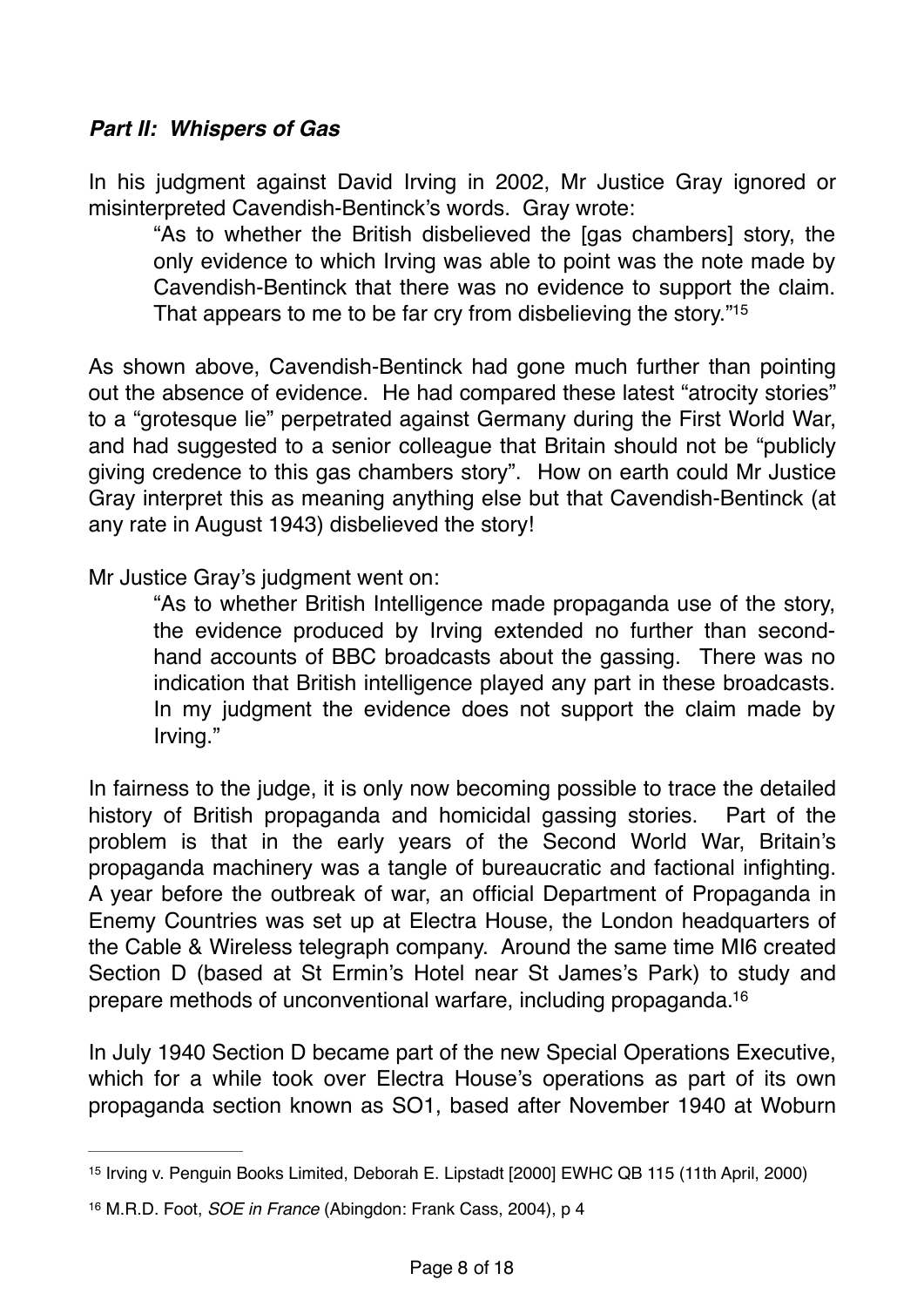Abbey, a country house in Bedfordshire. Continuing internal disputes led to the new Political Warfare Executive (PWE) being created in August 1941, under Foreign Office control. While PWE handled enemy countries, propaganda at home and in Allied countries was supposedly the domain of the Ministry of Information.[17](#page-8-0)

<span id="page-8-2"></span>The documentary record showing British propagandists' promotion of homicidal gassing stories runs from December 1940 (under SO1) to March 1942 (under PWE). In this period the gassing stories did not relate to Jews or Poles, but Cavendish-Bentinck would have suspected that the Jewish and Polish lobbies had picked up the story and put their own spin on it, in a case of what would later be termed "blowback", defined as follows by intelligence historian Mark Lowenthal:

"The main controversy raised by propaganda activities is that of blowback. The CIA is precluded from undertaking any intelligence activities within the United States. However, a story could be planted in a media outlet overseas that will also be reported in the United States. That is blowback. This risk is probably higher today with global twenty-four-hour news agencies and the World Wide Web than it was during the early days of the cold war. Thus, inadvertently, a CIA-planted story that is false can be reported in a U.S. media outlet. In such a case, does the CIA have a responsibility to inform the U.S. media outlet of the true nature of the story? Would doing so compromise the original operation? If such notification should not be given at the time, should it be given afterward?["18](#page-8-1)

<span id="page-8-3"></span>One of the most secret parts of SO1/PWE work involved the propagation of rumours, known as "sibs" from the Latin verb *sibilare* (to whisper), by an Underground Propaganda (UP) Committee. This dated back to the Electra House days in 1940 shortly before the creation of SOE, and continued through the various bureaucratic changes.

From August 1941 the UP Committee was chaired by David Bowes-Lyon, younger brother of the then Queen (and uncle of the present Queen Elizabeth II) – he was also a cousin of Victor Cavendish-Bentinck. He later summarised the purpose of sibs in a "Most Secret" paper for senior bureaucrats:

<span id="page-8-0"></span><sup>&</sup>lt;sup>[17](#page-8-2)</sup> Nicholas Rankin, *A Genius for Deception: How Cunning Helped the British Win Two World Wars* (Oxford University Press, 2009), p 280; Eunan O'Halpin, '"Hitler's Irish Hideout" – A Case Study of SOE's black propaganda battles', in Mark Seaman (ed.), *Special Operations Executive: A new instrument of war* (Abingdon: Routledge, 2006), pp 201-202

<span id="page-8-1"></span>[<sup>18</sup>](#page-8-3) Mark Lowenthal, *Intelligence: From Secrets to Policy* (Los Angeles: CQ Press, 2015) pp 241-242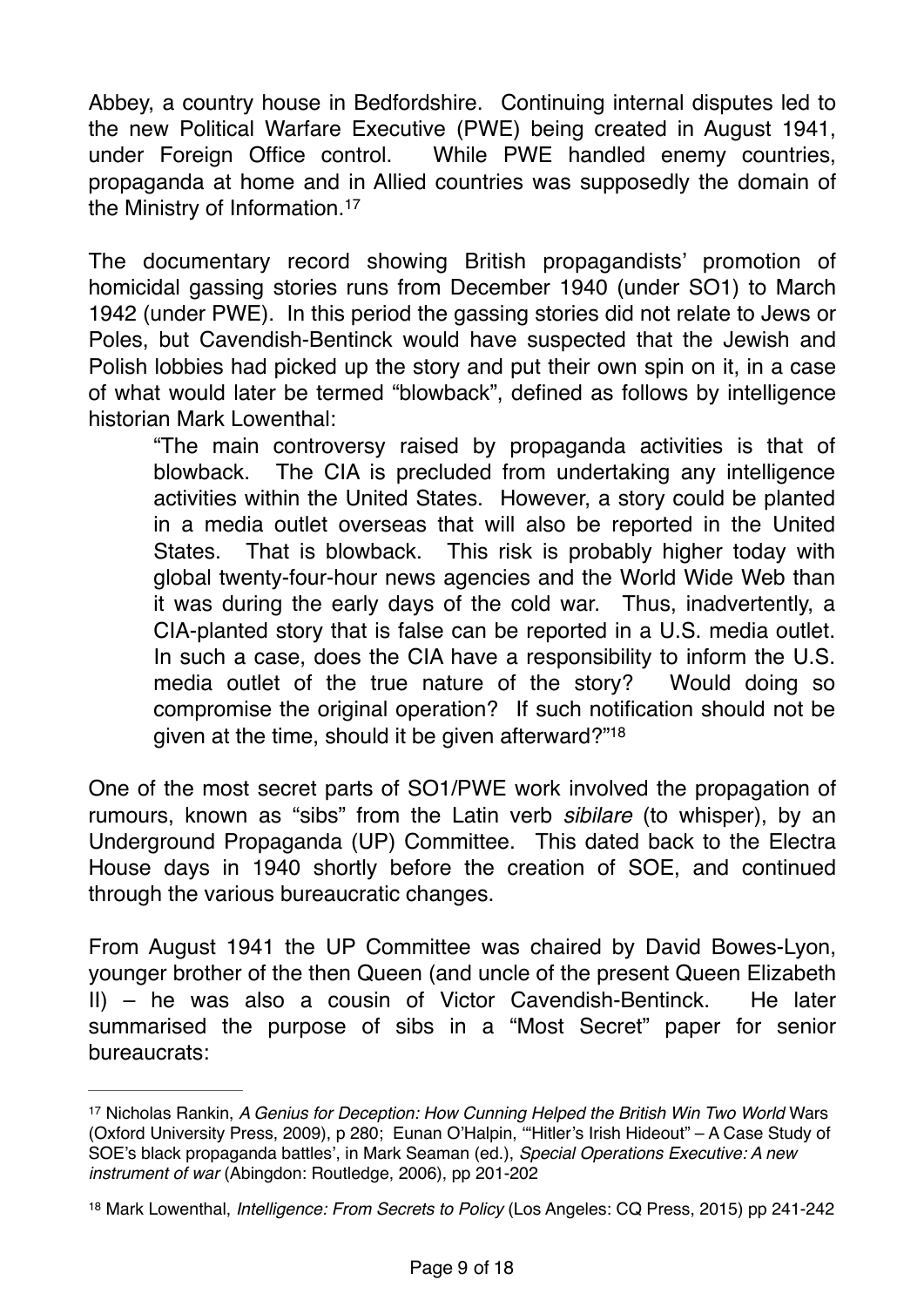"The object of propaganda rumours is… to induce alarm, despondency and bewilderment among the enemies, and hope and confidence among the friends, to whose ears it comes. If a rumour appears likely to cheer our enemies for the time, it is calculated to carry with it the germ of ultimate and grave disappointment for them.

"Rumours vary immensely in their degree of credibility, the wideness of their diffusion and the type of audience for which they are designed; but they have these factors in common, that they are intended for verbal repetition through all sorts of channels, and that they are expected to induce a certain frame of mind in the general public, not necessarily to deceive the well-informed."

The UP Committee (which included representatives from PWE, SOE, MI6 and the Ministry of Economic Warfare), was responsible in the first instance for deciding on suitable rumours, which would then be cleared through the Foreign Office or JIC:

"Dissemination of those rumours finally approved is the function of SOE. For this purpose whispering organisations have been set up in neutral countries and in unoccupied France.

"Lines have also been established by which rumours can be passed to SOE's collaborators in Germany, and directives on oral propaganda to an organisation in Northern Italy.

"It should be emphasised that the method of dissemination is essentially oral, and this is the most difficult form of propaganda for enemy security services to deal with.

"Rumours are not deliberately placed in the Press and Radio in Europe, though they have from time to time appeared in the newspapers or broadcasts, having been picked up by correspondents or commentators.

"In the USA, however, a news agency controlled by SOE has been used to place them in the Press of the American continent; but here again the newspapers were quite unaware that the material was in any way inspired.

"Rumours are therefore the most covert of all forms of propaganda. Although the enemy may suspect that a certain rumour has been started by the British Government, they can never prove it. Even if they succeed in capturing an agent engaged in spreading whispers, there will be no written evidence against him, and should they extort a confession from him, nothing is easier than for the British Government to deny the whole story.

"In fact, although more than 2,000 rumours have been disseminated in the last year, we have no evidence thet the enemy have ever traced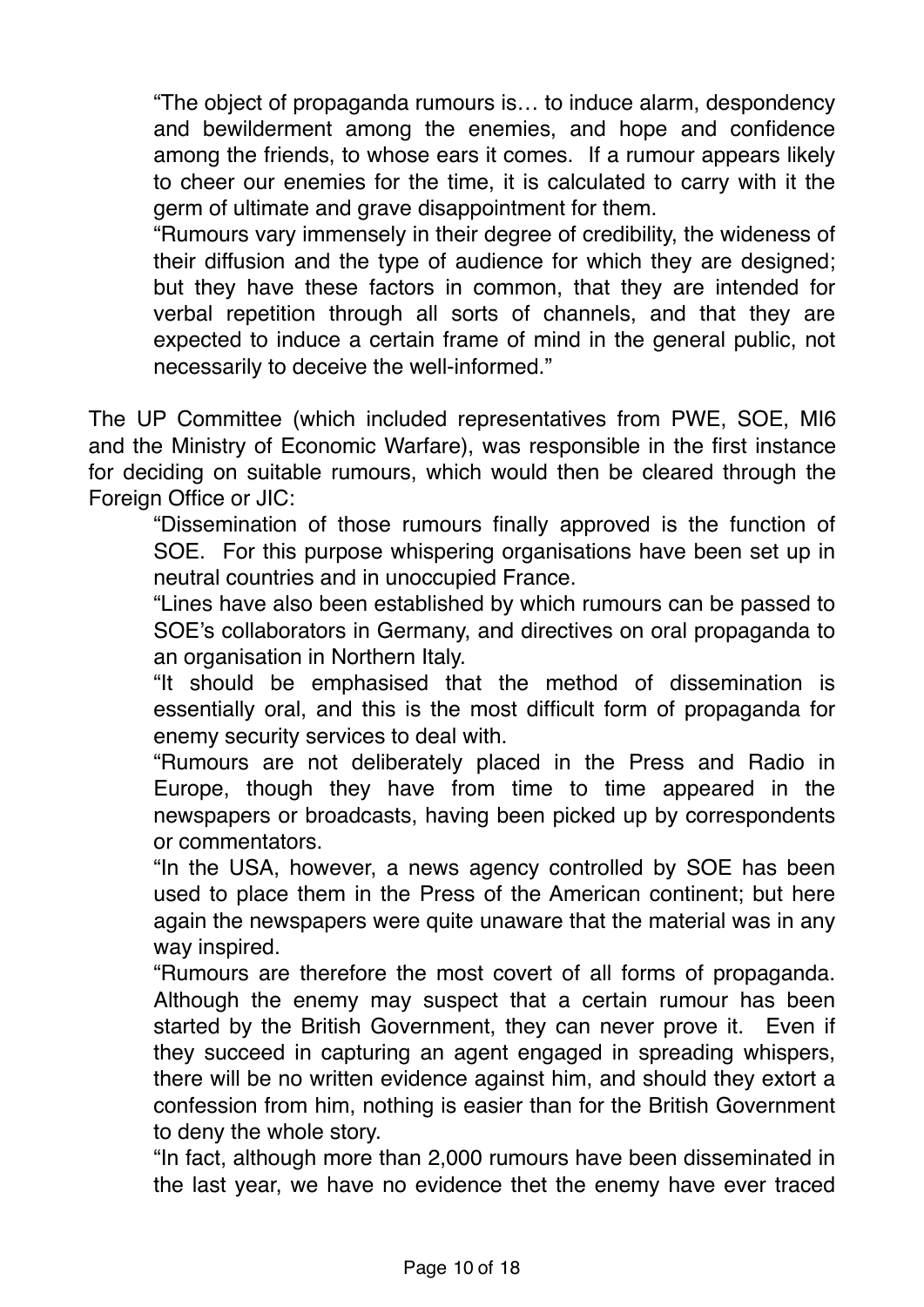<span id="page-10-6"></span>any of them back to a British whispering organisation. Those that have been denied or otherwise referred to have, as far as we know, been attributed to other sources.["19](#page-10-0)

Alongside Bowes-Lyon other members of the UP Committee included Sir Hanns Vischer (a Swiss-born former missionary and MI6 officer since the First World War); Sir Reginald Hoare (Cavendish-Bentinck's brother-in-law, a veteran diplomat and member of the Hoares Bank family); Leonard Ingrams (financier, pioneer aviator and father of *Private Eye* founder Richard Ingrams); and SOE representative Alec Peterson (an influential teacher, headmaster and educationalist who later created the International Baccalaureate system).<sup>[20](#page-10-1)</sup>

<span id="page-10-7"></span>On 3rd December 1940 a sib was launched via SOE "that the Superintendent of the Bethel Institute for Incurables had been sent to Dachau for refusing to permit the inmates to be put in lethal chambers. Within two weeks it was reported that this rumour was circulating in Switzerland and, on the 19th December, that the Vatican had issued a decree condemning the killing of physical or mental deficients. The rumour has appeared in intercepted letters, and last Sunday the *Sunday Express* carried the story that 100,000 mental deficients had been executed.["21](#page-10-2)

<span id="page-10-8"></span>The Bethel Institution was a well-known Protestant charitable hospital for the mentally ill and epileptics. In fact its director – Protestant theologian Friedrich von Bodelschwingh – was not sent to Dachau or any other camp. He survived the war and died in 1946<sup>22</sup>

<span id="page-10-9"></span>The main purpose of this sib was to stir up hostility between the Churches and the National Socialist Govenment over the issue of eugenics and euthanasia. SO1's French specialist Prof. Denis Brogan (a Cambridge political scientist) was said to have "extremely fine Catholic contacts" in various countries[,](#page-10-4)<sup>[23](#page-10-4)</sup> and "Catholic channels for rumours" were also discussed with Douglas Woodruff, the influential editor of the Catholic journal *The Tablet*<sup>[24](#page-10-5)</sup> At this very early stage the gassing rumour was restricted to

<span id="page-10-11"></span><span id="page-10-10"></span><span id="page-10-0"></span>[<sup>19</sup>](#page-10-6) David Bowes-Lyon to David Stephens (PWE Secretary), 1st February 1942, FO 898/70

<span id="page-10-1"></span> $20$  Ibid.

<span id="page-10-2"></span>[<sup>21</sup>](#page-10-8) SO2 Executive Committee, Progress Report for Week Ending 23.1.41, HS 8/216

<span id="page-10-3"></span>[<sup>22</sup>](#page-10-9) 'Obituary: Pastor von Bodelschwingh', *Manchester Guardian*, 18th January 1946, p 3

<span id="page-10-4"></span>[<sup>23</sup>](#page-10-10) SO2 Executive Committee, Progress Report for Week Ending 12.12.40, HS 8/216

<span id="page-10-5"></span>[<sup>24</sup>](#page-10-11) SO2 Executive Committee, Progress Report for Week Ending 30.1.41, HS 8/216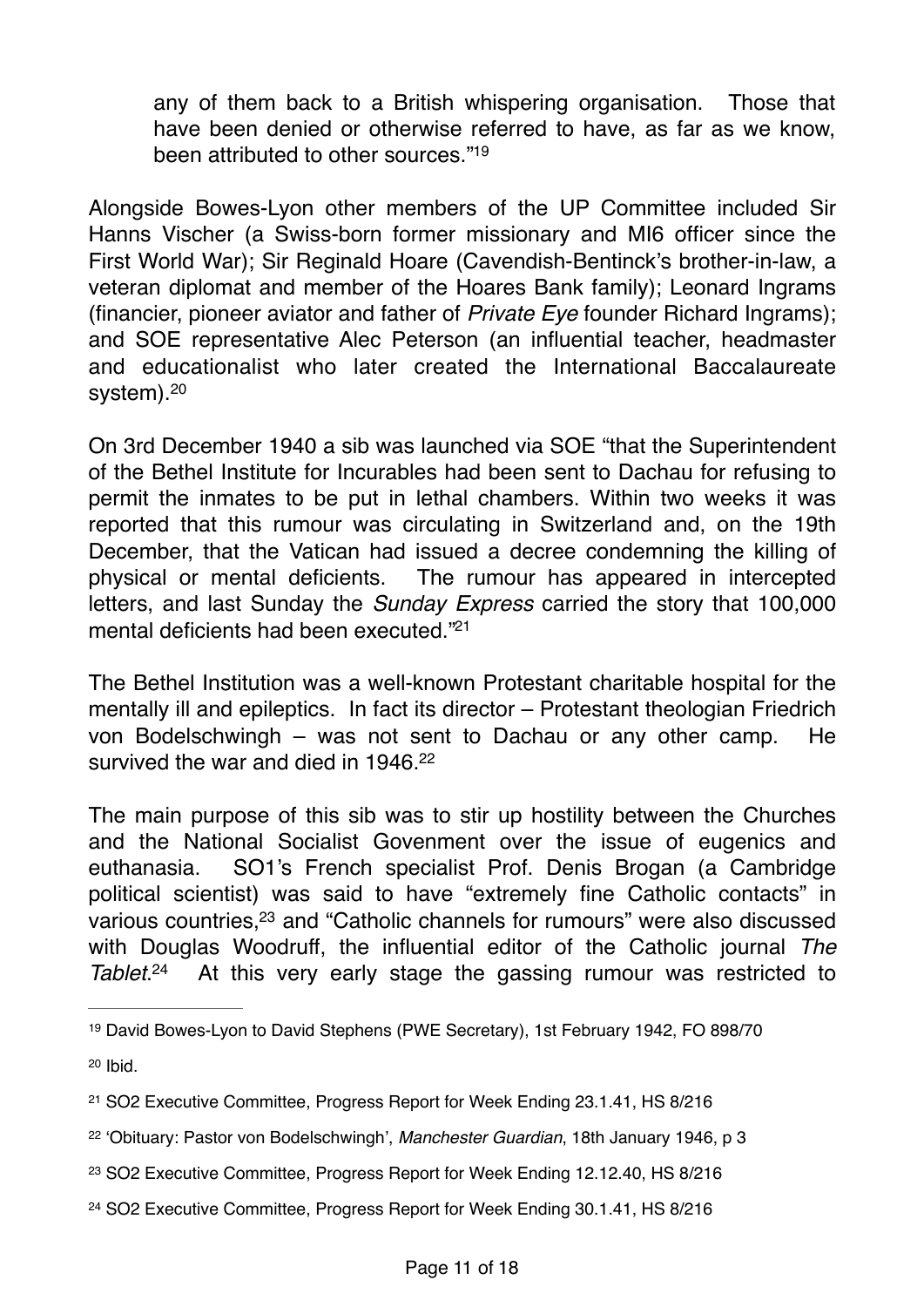"incurables" – it was a story about euthanasia rather than political or racially motivated executions.

A few months later SOE reported with satisfaction that this sib had been picked up by Vatican Radio. Moreover Elizabeth Wiskemann – a Swissbased, Anglo-German journalist, historian and MI6 operative – had acquired "fresh evidence supplied by Austrian-born Swiss who had just returned from visiting Vienna to the effect that all elderly people in Vienna were in terror.["25](#page-11-0)

<span id="page-11-3"></span>Among other euthanasia sibs (first circulated in November 1940) was a "rumour that doctors in military hospitals in France have been instructed to make death easy for incapacitated soldiers and airmen". Extra bite was given to this sib by the suggestion (intended to promote inter-service resentment) that in the case of infantry the loss of one limb would amount to incapacity, leading to euthanasia, whereas this "was not to be considered incapacity in the case of Air Force or SS troops"[.26](#page-11-1)

Intercepted letters from Swiss civilians during August 1941 showed that they were innocently passing on versions of the gas chamber story. One wrote:

<span id="page-11-4"></span>"Somebody from Bern who was in Germany said, the new bombs from England were awful, they break half a street to pieces, and somewhere in a shelter, people were all on the ceiling smashed like flies, it was terrible, and so very many were ill with their nerves as they had not room for them in the hospitals, and with some which were not get better, they just open the gas and kill them, like the heavy wounded too  $"$ 

A separate letter gave another variant inspired by the same sib:

<span id="page-11-5"></span>"The severely wounded Germans are apparently just gassed! We have heard several stories about this and from people coming back from the country."[27](#page-11-2)

While most sibs originated from PWE, the success of this gas chamber rumour led to a War Office suggestion passed to Cavendish-Bentinck's JIC in November 1941. They had heard it from their military attaché in Berne, Col. H.A. Cartwright (who was in fact an MI6 officer) as "a story which, with some

<span id="page-11-2"></span> $27$  Ibid.

<span id="page-11-0"></span>[<sup>25</sup>](#page-11-3) SO2 Executive Committee, Progress Report for Week Ending 3.4.41, HS 8/216

<span id="page-11-1"></span>[<sup>26</sup>](#page-11-4) SO2 Executive Committee, Progress Report for Week Ending 3.9.41, HS 8/218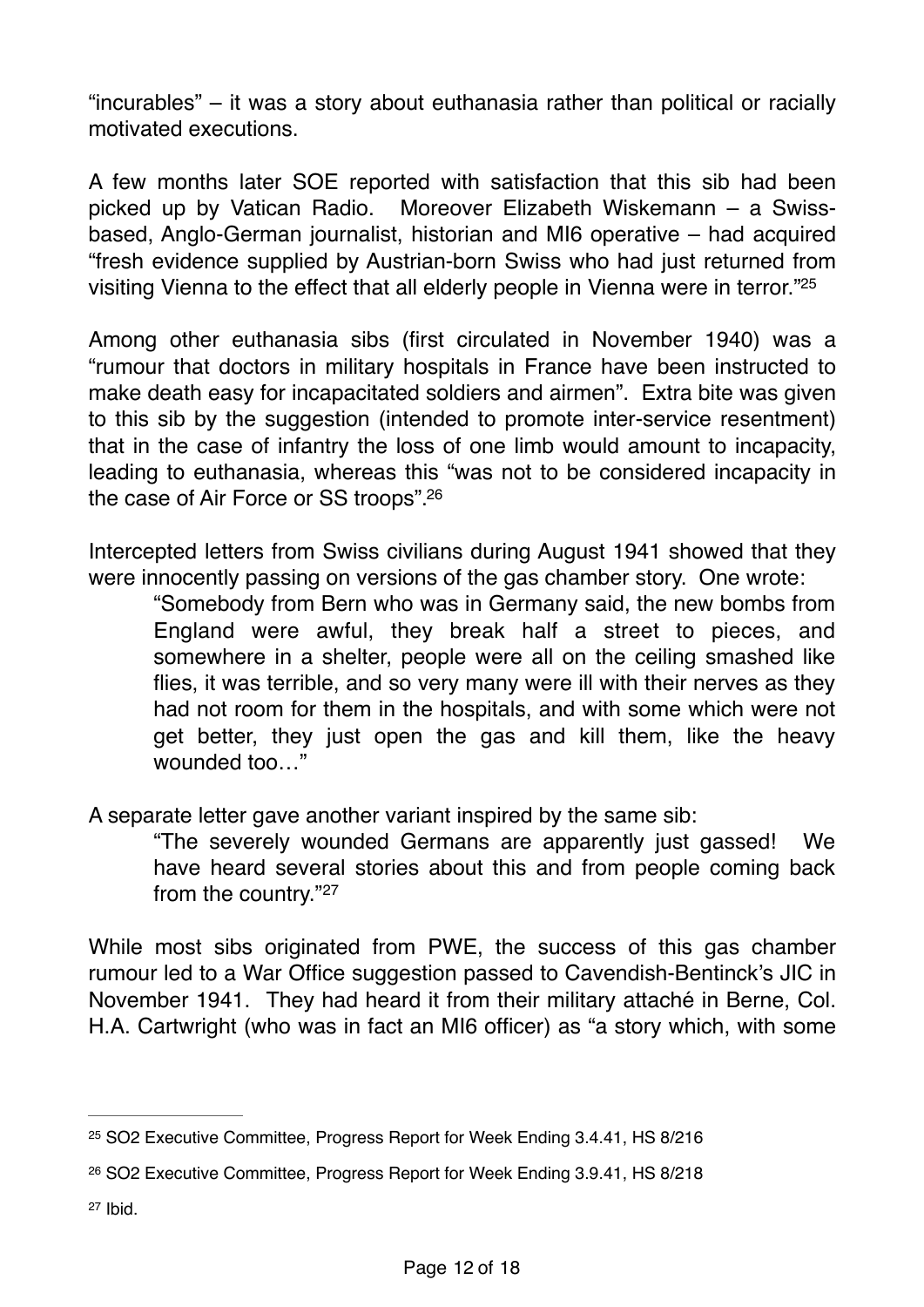<span id="page-12-3"></span>variations, has been circulating freely in Berne, and has come in from various quite independent informants always from apparently reliable sources."[28](#page-12-0)

#### In this version of the rumour:

"Guards and superintendents of trains containing wounded German soldiers from the Eastern Front are ordered at certain places to put on their gas masks. The trains then enter a tunnel where they remain for upwards of half an hour. On leaving the tunnel all the wounded soldiers are dead. Severely wounded soldiers are disposed of in the same manner in so-called emergency hospitals, of which there are many."

### Cartwright had added:

"The Guard who furnished this information is stated to have been on duty on one of the trains in which wounded soldiers were 'gassed'. He was sworn to secrecy under penalty of death, but stated he could no longer withhold his secret from the outer world by reason of his conscience, and wanted the German public to learn the fate of their wounded soldiers.["29](#page-12-1)

<span id="page-12-4"></span>The Inter-Services Security Board (through which PWE and others cleared their rumours in case they inadvertently clashed with other British secret operations) had raised no objection, and added: "We recommend this rumour also as useful propaganda."

This recommendation might have proved significant in the longer term. The difference between a rumour/sib and propaganda is of course that the former (as with "black" propaganda) was intended to be untraceable to British sources.

During 1941 SOE "disseminated a rumour that the Germans had ordered 500 mobile crematorium units from the Ford works in Cologne and Antwerp to be ready by the Spring". This sib came back in the form of a story circulating in France that "the German army has crematory ovens installed in lorries and cremate all their own dead. …This enables the Germans to fix a figure for their losses at whatever they please, and leave no evidence to controvert them. $30$  Later an intercepted Swiss letter showed a variant of this rumour, that the Germans "burn their dead in travelling crematoria and keep their

<span id="page-12-5"></span><span id="page-12-0"></span>[<sup>28</sup>](#page-12-3) S.N. Shoosmith, JIC Memorandum, 'Rumours of a Military Nature Intended to Mystify and Mislead the Enemy', 3rd November 1941, CAB 81/105

<span id="page-12-1"></span> $29$  Ibid.

<span id="page-12-2"></span>[<sup>30</sup>](#page-12-5) SO2 Executive Committee, Progress Report for Week Ending 2.7.41, HS 8/217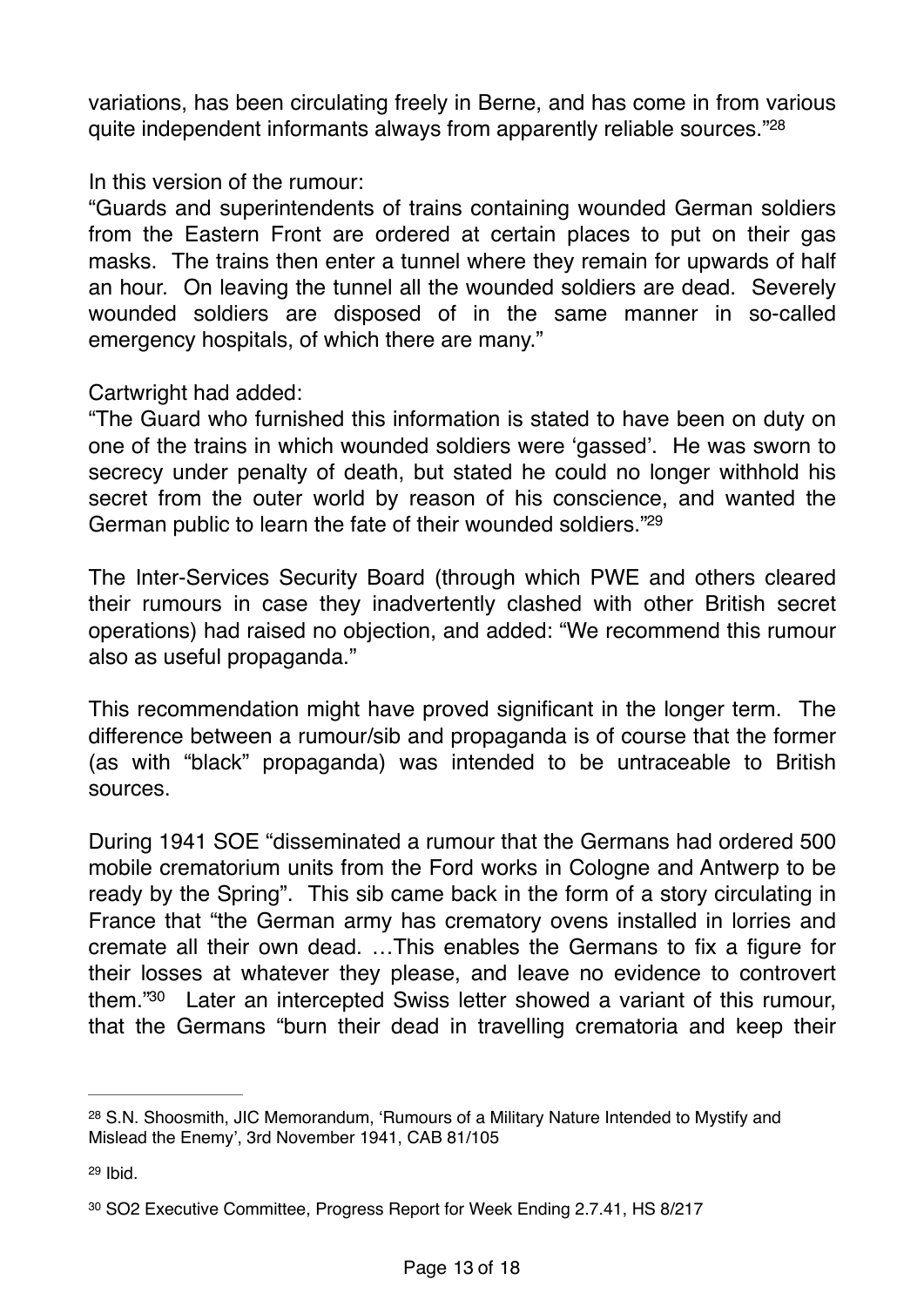<span id="page-13-6"></span>losses carefully concealed until the campaign is ended. In this way members of the family wait and hope for the best.["31](#page-13-0)

<span id="page-13-7"></span>It might be relevant that during the summer of 1941 a rumour campaign was launched against I.G. Farben, the giant German pharmaceutical and chemical conglomerate[.](#page-13-1) $32$  The first hints of this suggest that the campaign was first designed for the Ministry of Economic Warfare to cause financial problems for the company in neutral countries, by for example adulterating samples of its products so as to undermine Farben's reputation.<sup>[33](#page-13-2)</sup> By September 1941 it was reported with satisfaction that anti-Farben stories were widely believed in France:

<span id="page-13-8"></span>"There is now a conviction throughout the country that the Germans are attempting to ruin the health of the French people by sending back French sick and wounded prisoners inoculated by the Germans with the bacilli of disease, while there have been rumours of the flooding of the French market with German drugs producing certain forms of debility.["34](#page-13-3)

<span id="page-13-9"></span>It is unclear whether this campaign was in any way connected to later allegations that I.G. Farben's pesticide Zyklon B was used for homicidal gassings.

Some versions of the Farben rumours combined them with stories intended to spread panic about typhus, and an interesting variant was added by suggesting that typhus had become so bad that Jewish physicians had been called up for service as army medics. $35$  The implication of this sib was that ordinary Germans (and citizens of German-occupied countries) would react badly to the idea of Jewish doctors: this is drawn out further in a later sib:

<span id="page-13-11"></span><span id="page-13-10"></span>"It is not only because of the plague danger that German doctors on the East front always wear surgical masks in the wards. So many of them are Jews now that there used to be trouble when the wounded were able to see their faces."[36](#page-13-5)

<span id="page-13-0"></span>[<sup>31</sup>](#page-13-6) SO2 Executive Committee, Progress Report for Week Ending 1.10.41, HS 8/218

<span id="page-13-1"></span>[<sup>32</sup>](#page-13-7) SO2 Executive Committee, Progress Report for Week Ending 9.7.41, HS 8/217

<span id="page-13-2"></span>[<sup>33</sup>](#page-13-8) SO2 Executive Committee, Progress Report for Week Ending 16.7.41, HS 8/217

<span id="page-13-3"></span>[<sup>34</sup>](#page-13-9)SO2 Executive Committee, Progress Report for Week Ending 24.9.41, HS 8/218

<span id="page-13-4"></span>[<sup>35</sup>](#page-13-10) SO2 Executive Committee, Progress Report for Week Ending 29.10.41, HS 8/218

<span id="page-13-5"></span>[<sup>36</sup>](#page-13-11) Sib R/867, Minutes of U.P. Committee Meeting, 5th December 1941, FO 898/69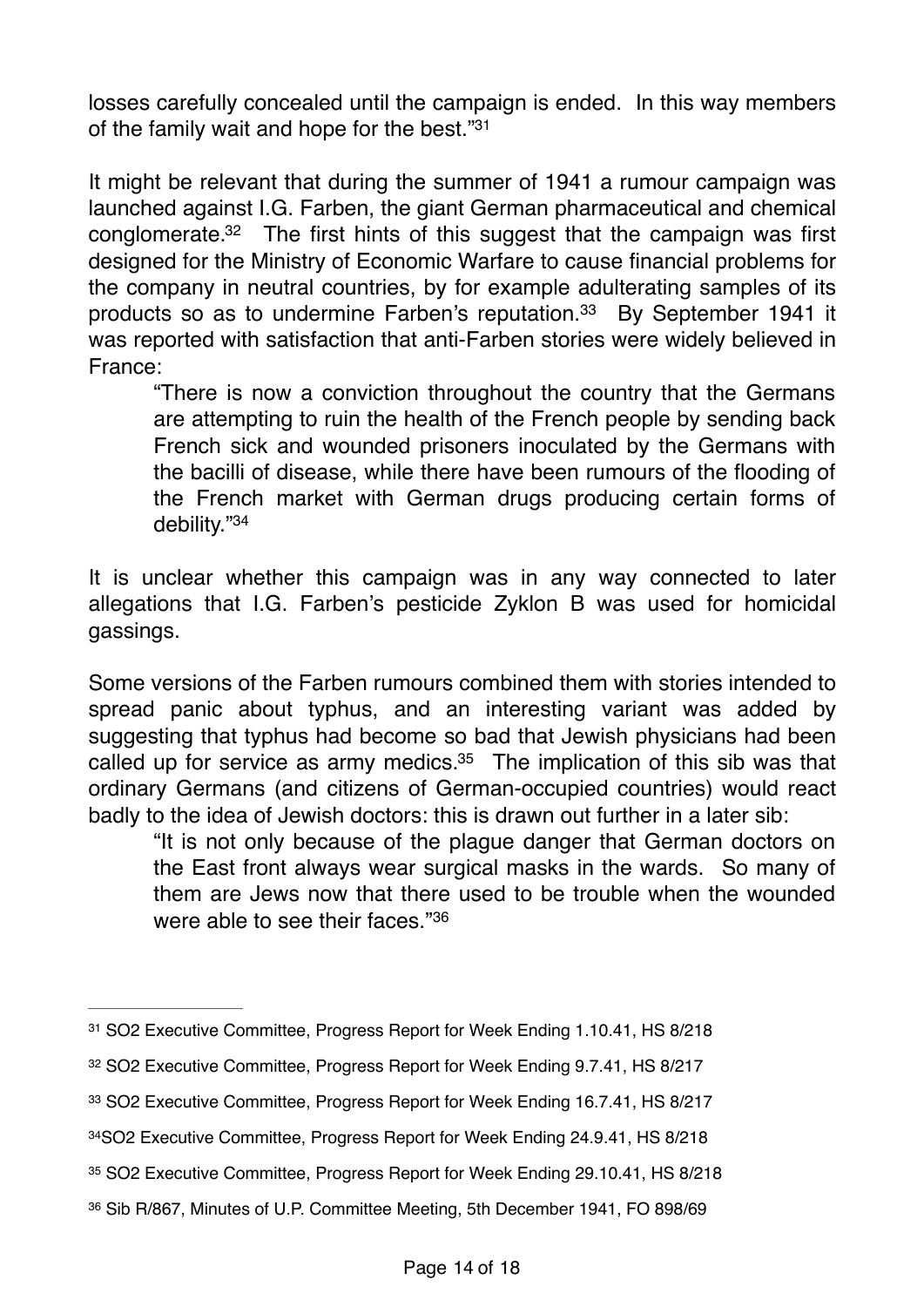In November 1941 the Underground Propaganda Committee approved a sib which cunningly linked euthanasia by gassing to typhus and defeatism:

<span id="page-14-4"></span>"These stories about gassing the wounded on the East Front are due to a misunderstanding. The Gas Vans and Trains are used only for plague cases and are really merciful since the poor fellows would have no chance anyhow."[37](#page-14-0)

Meanwhile a fantastically gruesome sib hinted at mass murder and industrialised cannibalism:

<span id="page-14-5"></span>"The Germans are rounding up healthy Russian prisoners and transferring them in batches of a thousand at a time to a prison camp near Kiev. It may be a coincidence that cans of something called 'Russian beef' are already being exported from a factory near Kiev to the most hard hit parts in the Ruhr."[38](#page-14-1)

Later that month a note from the War Office Deputy Director of Operations, Col. John Sinclair (who became Chief of MI6 from 1953 to 1956) to David Bowes-Lyon approved the UP Committee's new development of the gas chamber story:

<span id="page-14-6"></span>"The Germans need every hospital they have got for their own wounded, so foreign workers who fall seriously sick are just sent to the gas-chamber."[39](#page-14-2)

This was later given a further twist:

<span id="page-14-7"></span>"Foreign workers should not go to Germany because they are transferred to occupied Poland or blitzed districts, gassed if unfit, sterilised, cheated of their wages, or liable to be treated as hostages."[40](#page-14-3)

As the situation on the Eastern Front worsened, the SOE Executive Committee noted:

"We have now arrived at a situation where it is virtually impossible to distinguish between 'come-backs' on certain of our rumour campaigns and genuine reports from enemy and occupied territory. We have, for

<span id="page-14-0"></span>[<sup>37</sup>](#page-14-4) Sib R/729, Minutes of U.P. Committee Meeting, 14th November 1941, FO 898/69

<span id="page-14-1"></span>[<sup>38</sup>](#page-14-5) Sib R/724, Ibid.

<span id="page-14-2"></span>[<sup>39</sup>](#page-14-6) Sib R/773, Minutes of U.P. Committee Meeting, 21st November 1941, FO 898/69. This gas chamber rumour was sent to Cavendish-Bentinck's JIC for consideration at their meeting on 25th November 1941, see note by the JIC Secretary, Lt. Col. Stephen Shoosmith, headed 'Rumours of a Military Nature Intended to Mystify and Mislead the Enemy', CAB 81/105

<span id="page-14-3"></span>[<sup>40</sup>](#page-14-7) Minutes of U.P. Committee Meeting, 5th December 1941, FO 898/69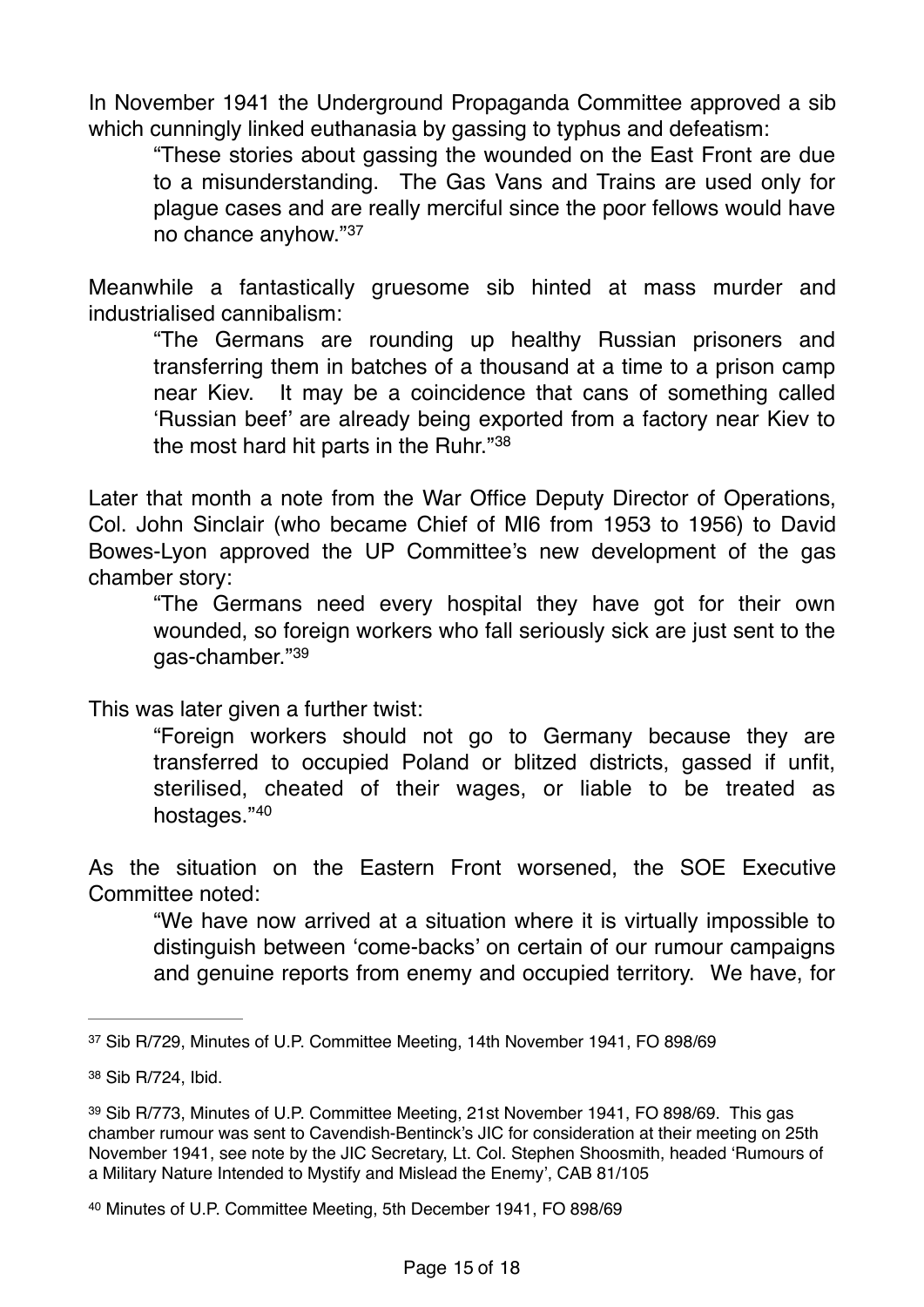<span id="page-15-2"></span>instance, for the last four months been keeping up a steady campaign on the subject of Fleck Typhus on the Eastern Front. This at first met with no noticeable reaction, but the number of reports has steadily grown, until the prevalence of this disease is now an accepted fact. It seems probable that the reports now refer to genuine outbreaks, but the rumour campaign can claim credit for putting into the minds of the German people an exaggerated idea of its seriousness."[41](#page-15-0)

It is perhaps significant that SOE's leaders here register the point that – in the case of typhus – propaganda rumours had become fact. Had he been aware of genuine use of homicidal gas chambers, Cavendish-Bentinck could have made a similar point in August 1943: but he didn't.

In fact when the *Daily Mirror* on 23rd March 1942 reported euthanasia by gassing in a report filed by its Lisbon correspondent, it was highlighted by SOE as a "come-back" of one of their sibs, rather than a potentially true story. The *Mirror* report read:

<span id="page-15-3"></span>"Through the widow of one of the men concerned, I learn that 300 Germans wounded in hospital at Dresden were quietly disposed of with gas as they were unlikely to be of further use to the Reichswehr. All had lost limbs or arms on the Eastern front, or had appalling body iniuries."[42](#page-15-1)

## *Conclusion*

I have catalogued these very early references to homicidal gassings because they indicate that Victor Cavendish-Bentinck believed he had good reason, in August 1943, to disbelieve stories about mass murders of Poles and Jews in gas chambers. It is of course illegal in many European countries to express such a view today.

As opposed to the growing tide of historical revisionism, orthodox or "exterminationist" historians now suggest that the homicidal gassing of Jews began in February and March 1942, and maintain that the first homicidal gassings of Soviet and Polish prisoners in Auschwitz took place in August-

<span id="page-15-0"></span>[<sup>41</sup>](#page-15-2) SOE Executive Committee, Progress Report of SOE for week ending 17.12.41, HS 8/219

<span id="page-15-1"></span><sup>&</sup>lt;sup>[42](#page-15-3)</sup> SOE Executive Committee, Progress Report of SOE for week ending 25.3.42, HS 8/220; David Walker, 'Germans gas 300 of their wounded', *Daily Mirror*, 23rd March 1942, p 1. The journalist David Walker had been an MI6 asset since 1938: he later revealed some carefully selected highlights of wartime secret work in his memoirs *Lunch With a Stranger* (London: Allan Wingate, 1957) and *Adventure in Diamonds* (London: Evans Brothers, 1955).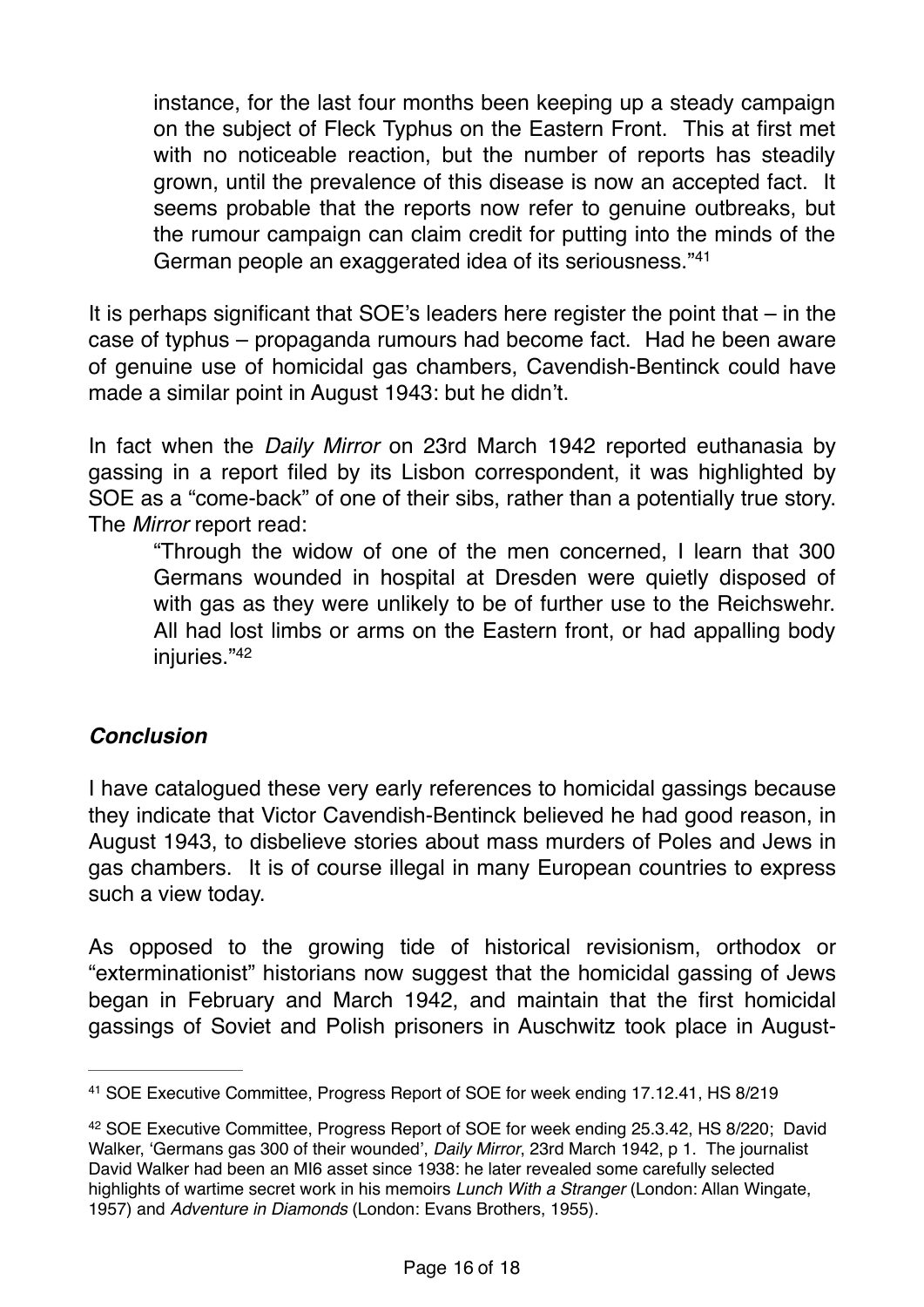<span id="page-16-2"></span>September 1941.<sup>[43](#page-16-0)</sup> Yet SOE were putting out a rumour or "sib" about the gassing of "incurables" (i.e. euthanasia by gas chamber) in December 1940, and an extension of this rumour to encompass gassing of severely wounded soldiers was already current by the summer of  $1941 - i.e.$  before the very first alleged gassings of prisoners at Auschwitz.

Revisionists accept that a euthanasia programme began in Germany at the start of the war (using lethal injections) but it was abandoned in August 1941 on Adolf Hitler's orders due to the scale of religious opposition, especially from the Catholic Bishop von Galen of Münster. The alleged use of gas chambers in this euthanasia programme has been seen by revisionists as an attempt to bolster Holocaust myths[.](#page-16-1)<sup>[44](#page-16-1)</sup> British propagandists' invention of a "lethal chamber" aspect to euthanasia could in this context be seen as the basis for later accretions of myth.

With so many gaps in the documentary record, we might never know precisely how these stories were built up. What we can say is that existing SOE and PWE records fatally undermine one of Prof. Richard Evans' arguments against David Irving. As noted above, Evans wrote:

<span id="page-16-3"></span>"There was no evidence here or anywhere else, indeed, that the British Political Warfare Executive had invented the story of the gas chambers."

In fact PWE/SOE certainly did invent stories about homicidal gassings – the inventions were circulated long before any such gassings are now alleged to have taken place.

## **ANDY RITCHIE, London, January 2017 andy\_ritchie@yahoo.com**

<span id="page-16-0"></span>[<sup>43</sup>](#page-16-2) Timothy Snyder, *Bloodlands: Europe between Hitler and Stalin* (London: Vintage, 2011), p 185

<span id="page-16-1"></span><sup>&</sup>lt;sup>[44](#page-16-3)</sup> Robert Faurisson, 'A Challenge to David Irving' in *The Journal of Historical Review*, Winter 1984, pp 289-305